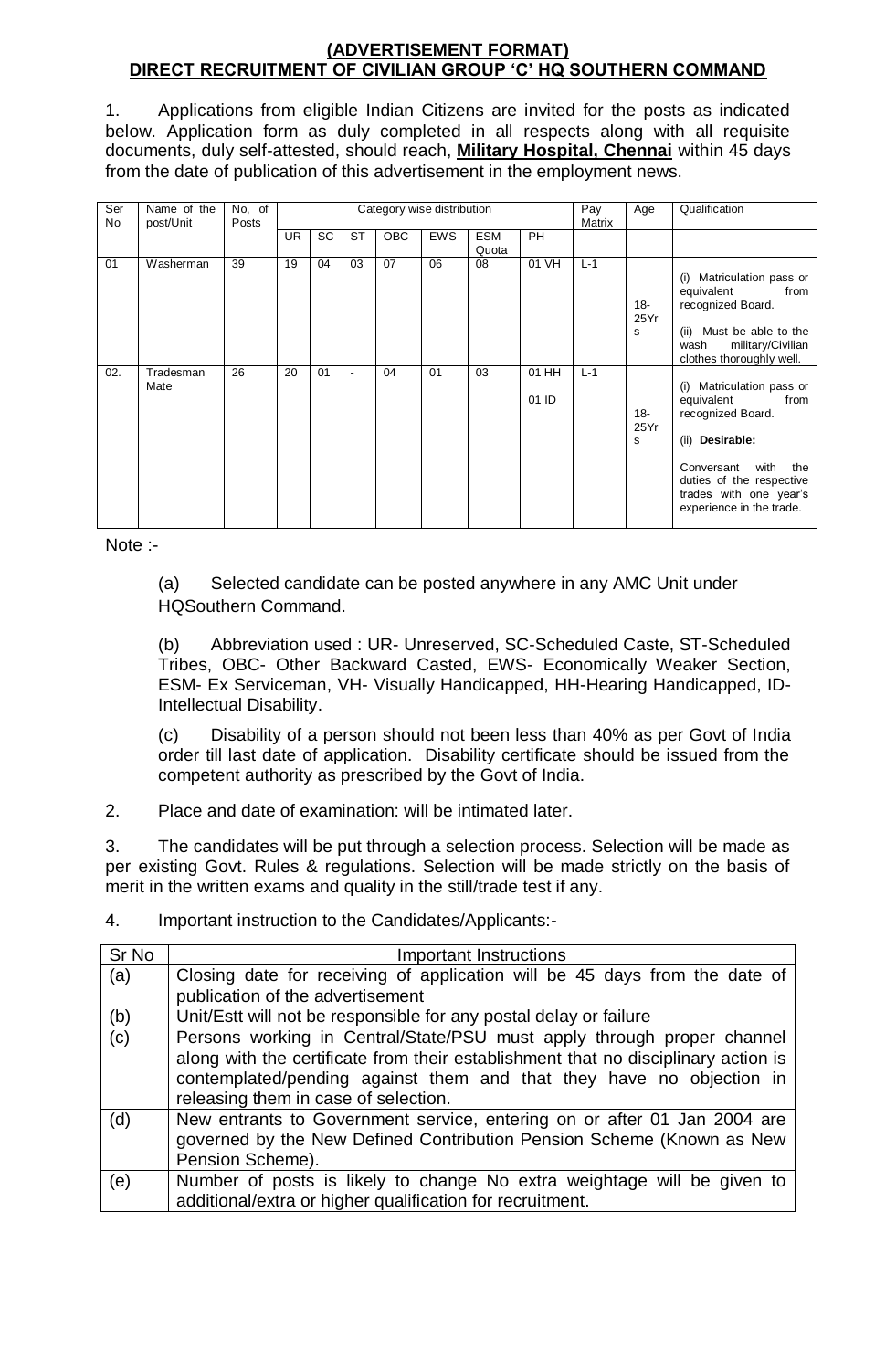| Sr No | <b>Important Instructions</b>                                                                                                                                                                                                                                                                                                                                                                                                                                                                                                                                                                                                            |
|-------|------------------------------------------------------------------------------------------------------------------------------------------------------------------------------------------------------------------------------------------------------------------------------------------------------------------------------------------------------------------------------------------------------------------------------------------------------------------------------------------------------------------------------------------------------------------------------------------------------------------------------------------|
| (f)   | It may also be made clear that merely fulfilling the basic selection criteria does<br>not automatically entitle a person to be called for written or skill/trade test.                                                                                                                                                                                                                                                                                                                                                                                                                                                                   |
| (g)   | The posts carry the all India service liability i.e the individual can be posted<br>anywhere in India.                                                                                                                                                                                                                                                                                                                                                                                                                                                                                                                                   |
| (h)   | All candidates must enclose self-addressed Envelope and fee in the form of<br>Postal Order of Rs.100/- in favour of "PublicFund Account,<br>MН<br><b>Chennai</b> and two recent passport size photos in addition to affixing in the<br>application. Fee will be exempted as per Government of India provision. The<br>postal Order should be issued on or after the date of publication of<br>advertisement. The application fee is non-refundable. However, Sponsor<br>candidates by the local Employment Exchanges, the ZSWO Office, Army<br>Welfare placement Org or any other Government of India Agency etc have to<br>pay the fee. |
| (j)   | Copy of all educational certificates, caste certificate, Copy of PPO & discharge<br>book in case of Ex-servicemen will be attached after self-attestation. For the<br>purpose of Indian Nationality any one of the following document must should<br>also be enclosed with application.<br><b>Birth Certificate</b><br>(i)<br>Domestic Certificate<br>(ii)<br><b>Nationality Certificate</b><br>(iii)<br>(iv)<br>Indian Passport<br>Permanent Residence certificate<br>(v)                                                                                                                                                               |
| (k)   | If the number of application received in response to the advertisement is large<br>and if it is not convenient or possible to arrange examination for all the<br>candidates, the Unit, reserves the right to restrict the number of candidates to<br>reasonable limit on the basis of either percentage of marks obtained in the<br>prescribed in advertisement or experience.                                                                                                                                                                                                                                                           |
| (1)   | The Candidates must clearly superscribe "Application for the post of<br>on the top of the Envelope and category in Capital letter. The<br>reserved category candidate should also write their category on the left hand<br>corner of the envelope.                                                                                                                                                                                                                                                                                                                                                                                       |
| (m)   | Every applicant must apply separate for each post.                                                                                                                                                                                                                                                                                                                                                                                                                                                                                                                                                                                       |
| (n)   | Incomplete or unsigned application and without Left/Right thumb Impression<br>or application not accompanied by self attested copies of certificate or<br>application received at unit after the last date of receipt of application or<br>without additional photographs duly self attested will be summarily rejected<br>and No correspondence in this regard will be entertained.                                                                                                                                                                                                                                                     |
| (0)   | The application can be filled by the candidates either in English/Hindi.                                                                                                                                                                                                                                                                                                                                                                                                                                                                                                                                                                 |
| (p)   | No boarding or lodging/expenses on travelling for any post will be provided.<br>Candidates must make their own arrangements.                                                                                                                                                                                                                                                                                                                                                                                                                                                                                                             |
| (q)   | Application will be accepted only through Registered Post or speed post. The<br>application should be addressed to "The Commandant, Military Hospital,<br>Defence Colony Road. Chennai, Tamil Nadu, Pin: 600032".                                                                                                                                                                                                                                                                                                                                                                                                                        |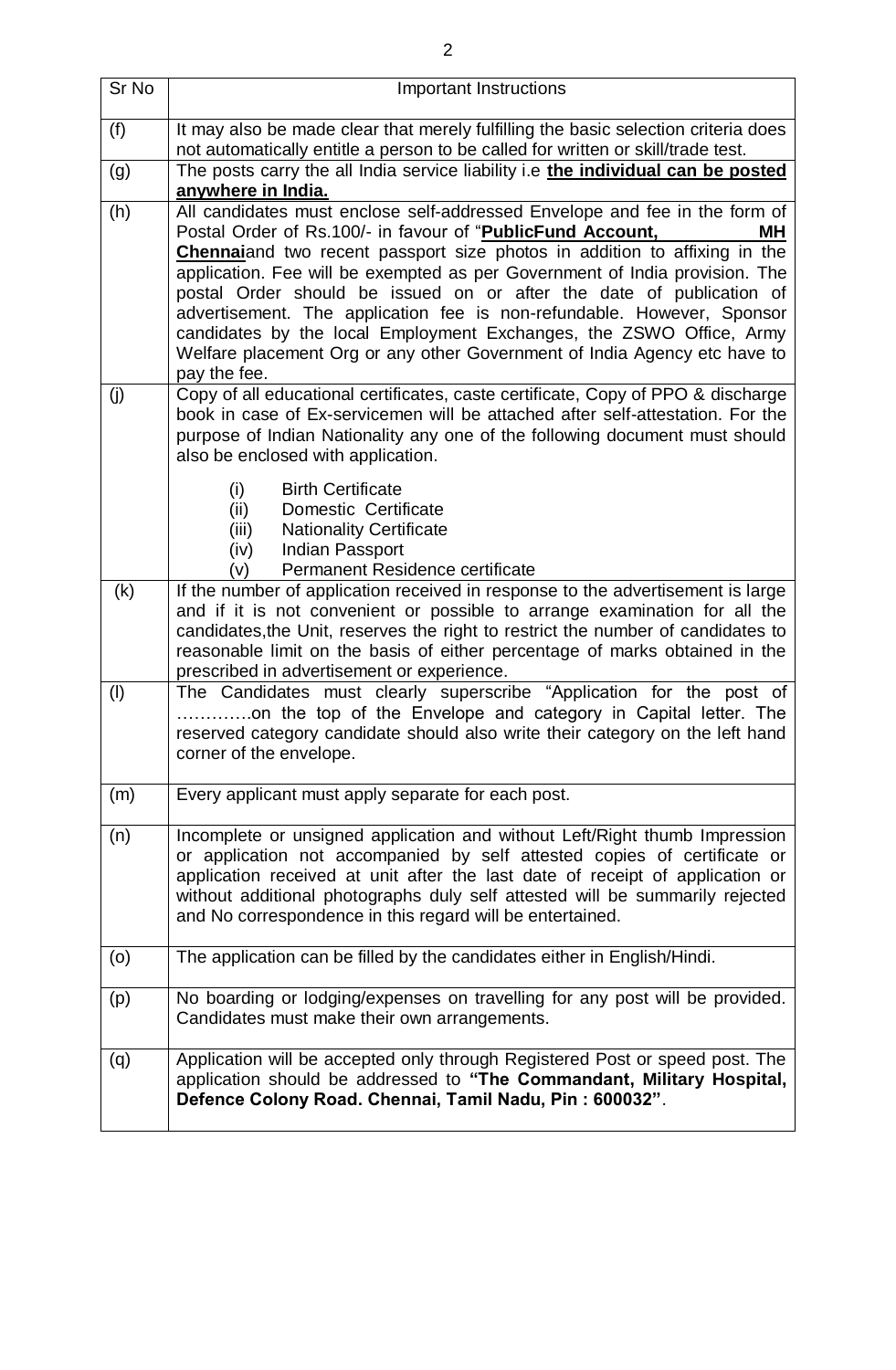| Sr No | Important Instructions                                                                                                                                                                 |
|-------|----------------------------------------------------------------------------------------------------------------------------------------------------------------------------------------|
| (r)   | Usage of unfair means during the exam will be considered as misconduct and<br>will lead to disqualification of the candidature. There may be negative marking<br>in the written exams. |

5. Rejection: The following acts/omission would render a candidate/application disqualified.

- (a) Furnishing of false inaccurate or tampered information
- (b) Improper filling of application
- (c) Any other reason as observed by the Board of Officer
- (d) Obtaining supports for his/her candidature through unfair means

6. The crucial date for determining the age limit will be the closing date for receipt of application from the candidate be 45 days from the date of publication and extra 07days (i.e. 52 days from the date of publication) for candidate in Assam, Meghalaya, Arunachal Pradesh, Mizoram, Nagaland, Tripura Sikkim, Ladak sub-division of Jammu and Kashmir State, Lahaul and Spiti District of Pangi Sub-division of Himachal Pradesh Andaman and Nicobar Islands and Lakshadweep from the area of publication of the advertisement in Employment News.

7. Unit will not be responsible for any injury which may occur during the written/physical/Trade test.

8. Some unscrupulous elements may approach you with the assurance of procuring appointment for you through illegal gratification. You must not fall prey to such false assurance or exploitation and must not entertain or encourage such elements in any way it is emphasized and reassured that selection test will be done on merit only in a transparent manner.

| Paper     | Subject                             | No of     | <b>Marks</b> | Duration of |
|-----------|-------------------------------------|-----------|--------------|-------------|
|           |                                     | Questions |              | Examination |
| Paper-I   | General Intelligence &              | 25        | 25           |             |
|           | Reasoning (Objective Multiple       |           |              |             |
|           | Choice Type)                        |           |              | 2 Hours     |
| Paper-II  | <b>General Awareness (Objective</b> | 50        | 50           |             |
|           | Multiple Choice Type)               |           |              |             |
| Paper-III | <b>General English (Objective</b>   | 50        | 50           |             |
|           | Multiple Choice Type)               |           |              |             |
| Paper-IV  | Numerical Aptitude (Objective       | 25        | 25           |             |
|           | Multiple Choice Type)               |           |              |             |

9. Examination Paper and their distribution:-

The question papers of Written Test will be bilingual i.e. English & Hindi. However, the questions on the portion of English Language subject will be in English only. The question will be of 10th standard for the post of (**Tradesman Mate, Washerman**). There may be negative marking also.

10. Relaxation of Age/Fee/Medical Examination/Standard of suitability: Any kind of relaxation to any candidate of any category will be a per DoP &T orders till last date of application.